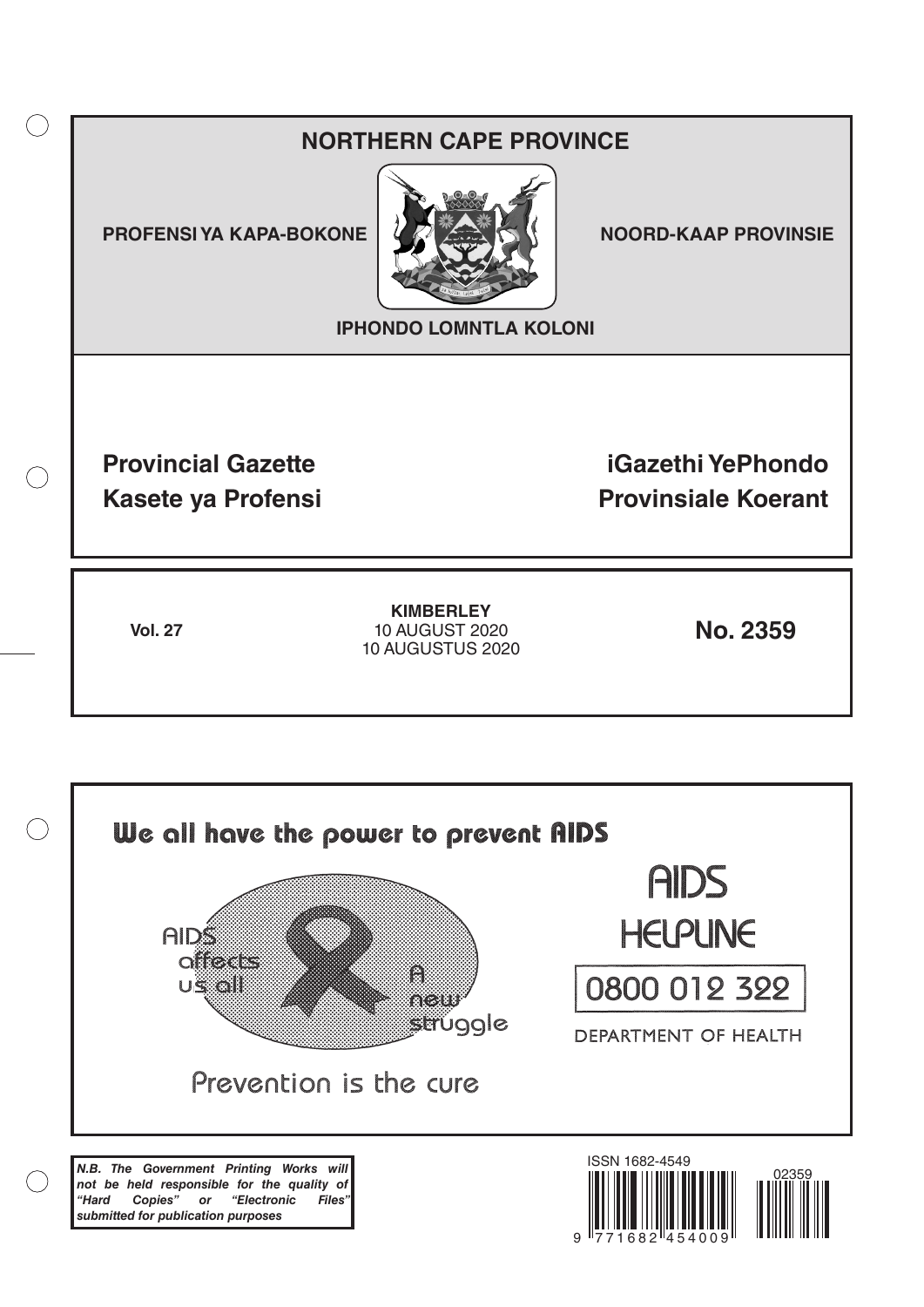### *IMPORTANT NOTICE OF OFFICE RELOCATION*



government printing

Department: **Government Printing Works<br>REPUBLIC OF SOUTH AFRICA** 

Private Bag X85, PRETORIA, 0001 149 Bosman Street, PRETORIA Tel: 012 748 6197, Website: www.gpwonline.co.za

## **URGENT NOTICE TO OUR VALUED CUSTOMERS: PUBLICATIONS OFFICE'S RELOCATION HAS BEEN TEMPORARILY SUSPENDED.**

Please be advised that the GPW Publications office will no longer move to 88 Visagie Street as indicated in the previous notices.

The move has been suspended due to the fact that the new building in 88 Visagie Street is not ready for occupation yet.

We will later on issue another notice informing you of the new date of relocation.

We are doing everything possible to ensure that our service to you is not disrupted.

As things stand, we will continue providing you with our normal service from the current location at 196 Paul Kruger Street, Masada building.

Customers who seek further information and or have any questions or concerns are free to contact us through telephone 012 748 6066 or email Ms Maureen Toka at Maureen.Toka@gpw.gov.za or cell phone at 082 859 4910.

Please note that you will still be able to download gazettes free of charge from our website www.gpwonline.co.za.

We apologies for any inconvenience this might have caused.

Issued by GPW Communications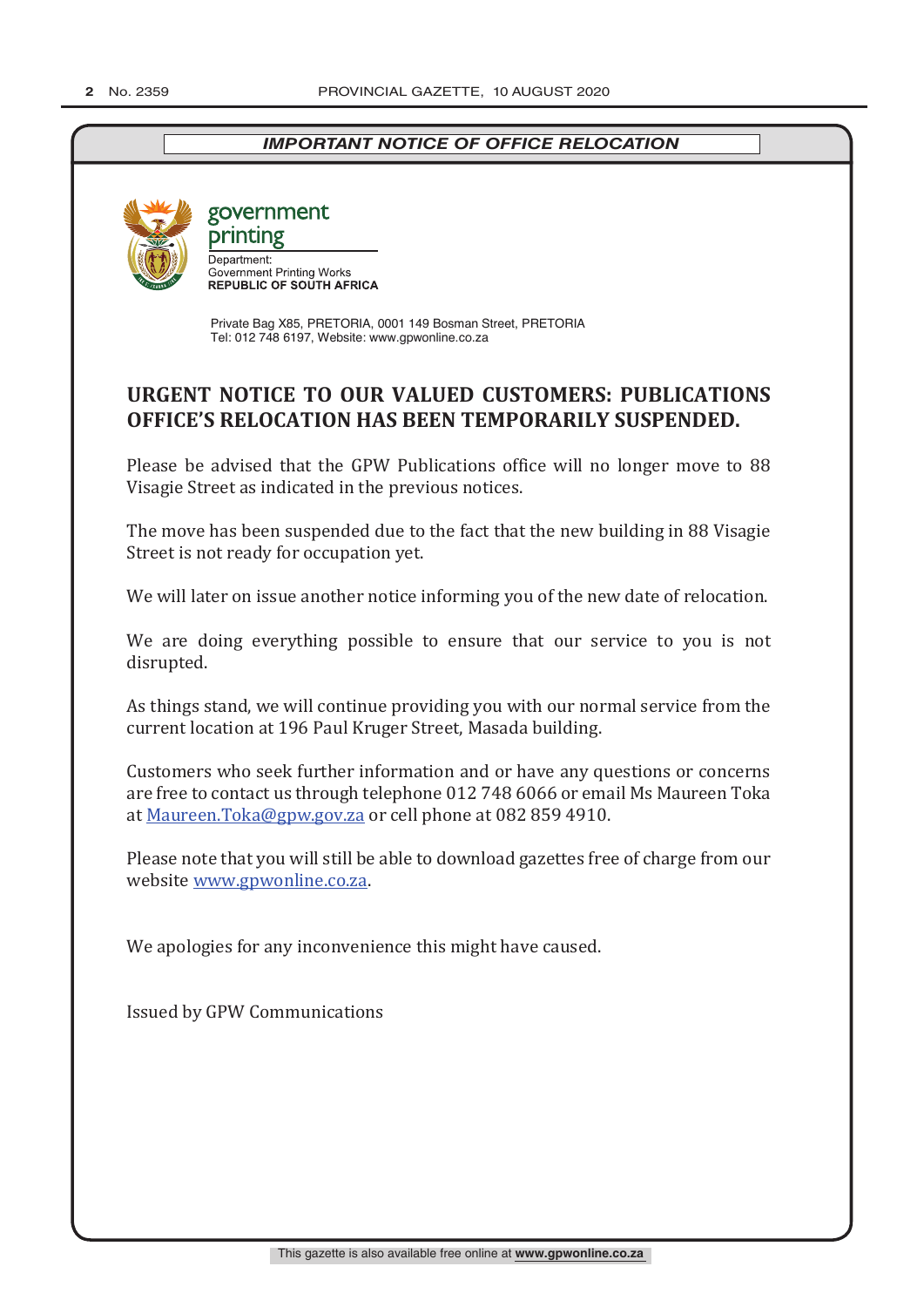## **IMPORTANT NOTICE:**

**The GovernmenT PrinTinG Works Will noT be held resPonsible for any errors ThaT miGhT occur due To The submission of incomPleTe / incorrecT / illeGible coPy.**

**no fuTure queries Will be handled in connecTion WiTh The above.**

#### **CONTENTS**

|                |                                                                                                                                                                                              | Gazette      | Page     |
|----------------|----------------------------------------------------------------------------------------------------------------------------------------------------------------------------------------------|--------------|----------|
|                |                                                                                                                                                                                              | No.          | No.      |
|                | <b>GENERAL NOTICES • ALGEMENE KENNISGEWINGS</b>                                                                                                                                              |              |          |
| 72             | Ga-Segonyana Spatial Planning and Land Use Management By-law, 2015: Proposed rezoning and removal                                                                                            | 2359         | 14       |
| 75             | Ga-Segonyana Local Municipality Spatial Planning and Land Use Management Bylaw 2015: Erf 859,                                                                                                | 2359         | 15       |
|                | <b>MUNICIPAL NOTICES • MUNISIPALE KENNISGEWINGS</b>                                                                                                                                          |              |          |
| 20<br>20<br>21 | Wet op Ruimtelike Beplanning en die Grondgebruik Bestuurswet (16/2013): Deel van Erf 416, Dingle<br>Munisipale Stelselswet (32/2000): Kennisgewing van goedkeuring van die Gop en Begroting. | 2359<br>2359 | 16<br>16 |
|                |                                                                                                                                                                                              | 2359         | 17       |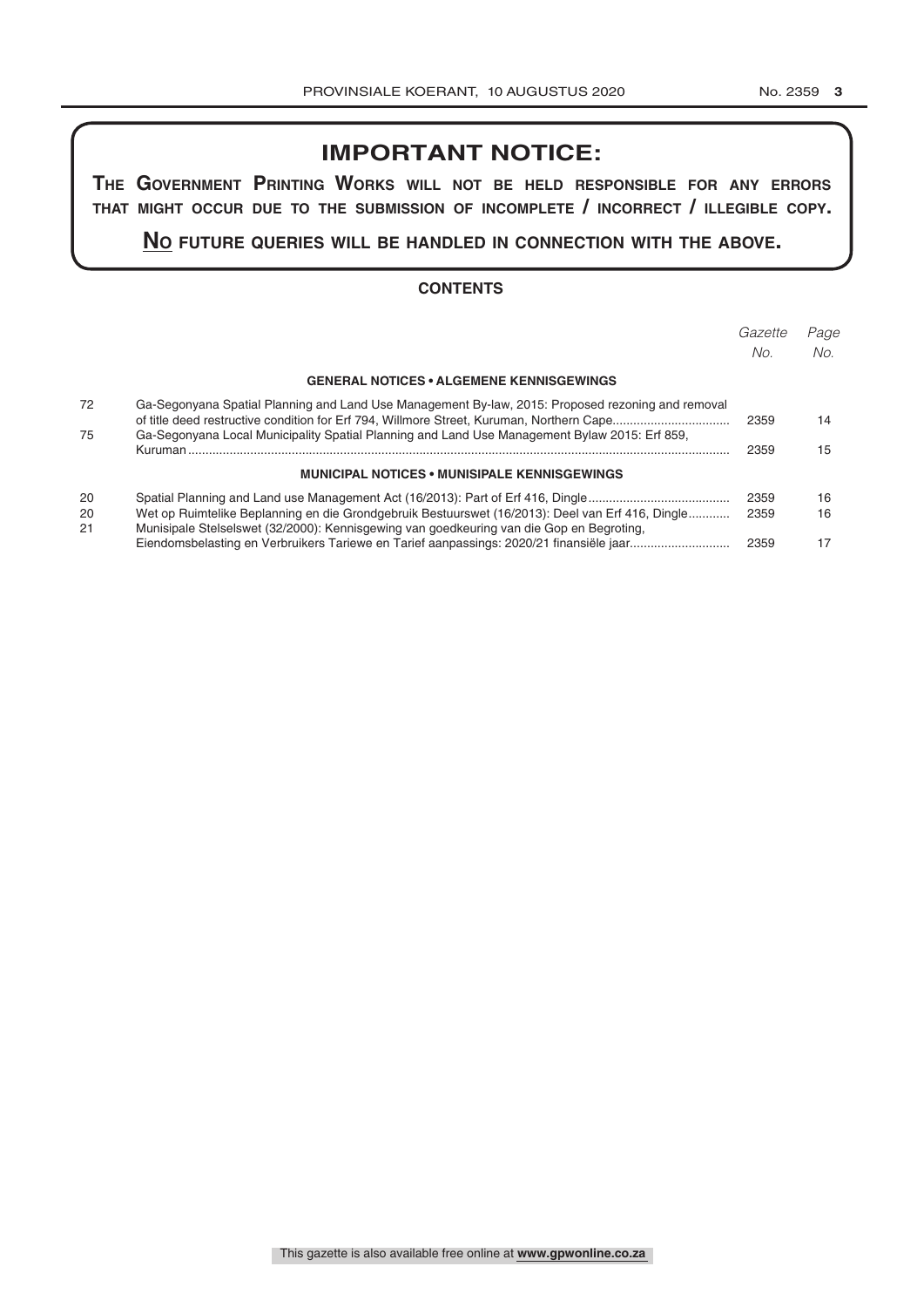

# **HIGH ALERT: SCAM WARNING!!!**

### **TO ALL SUPPLIERS AND SERVICE PROVIDERS OF THE GOVERNMENT PRINTING WORKS**

It has come to the attention of the *GOVERNMENT PRINTING WORKS* that there are certain unscrupulous companies and individuals who are defrauding unsuspecting businesses disguised as representatives of the *Government Printing Works* (*GPW*).

The scam involves the fraudsters using the letterhead of *GPW* to send out fake tender bids to companies and requests to supply equipment and goods.

Although the contact person's name on the letter may be of an existing official, the contact details on the letter are not the same as the *Government Printing Works*'. When searching on the Internet for the address of the company that has sent the fake tender document, the address does not exist.

The banking details are in a private name and not company name. Government will never ask you to deposit any funds for any business transaction. *GPW* has alerted the relevant law enforcement authorities to investigate this scam to protect legitimate businesses as well as the name of the organisation.

Example of e-mails these fraudsters are using:

#### **PROCUREMENT@GPW-GOV.ORG**

Should you suspect that you are a victim of a scam, you must urgently contact the police and inform the *GPW*.

*GPW* has an official email with the domain as **@gpw.gov.za**

Government e-mails DO NOT have org in their e-mail addresses. All of these fraudsters also use the same or very similar telephone numbers. Although such number with an area code 012 looks like a landline, it is not fixed to any property.

*GPW* will never send you an e-mail asking you to supply equipment and goods without a purchase/order number. *GPW* does not procure goods for another level of Government. The organisation will not be liable for actions that result in companies or individuals being resultant victims of such a scam.

*Government Printing Works* gives businesses the opportunity to supply goods and services through RFQ / Tendering process. In order to be eligible to bid to provide goods and services, suppliers must be registered on the National Treasury's Central Supplier Database (CSD). To be registered, they must meet all current legislative requirements (e.g. have a valid tax clearance certificate and be in good standing with the South African Revenue Services - SARS).

 The tender process is managed through the Supply Chain Management (SCM) system of the department. SCM is highly regulated to minimise the risk of fraud, and to meet objectives which include value for money, open and effective competition, equitability, accountability, fair dealing, transparency and an ethical approach. Relevant legislation, regulations, policies, guidelines and instructions can be found on the tender's website.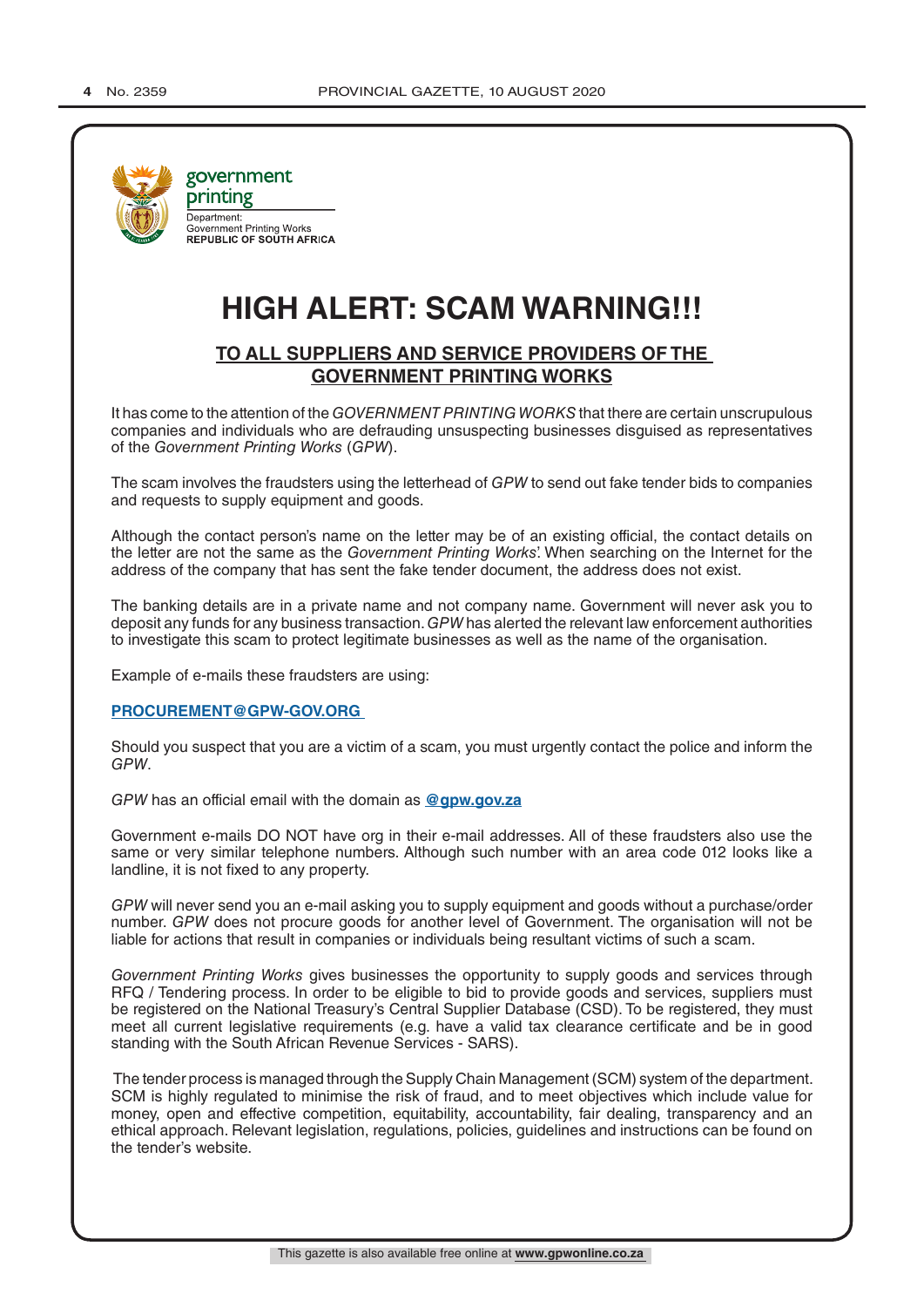#### **Fake Tenders**

National Treasury's CSD has launched the Government Order Scam campaign to combat fraudulent requests for quotes (RFQs). Such fraudulent requests have resulted in innocent companies losing money. We work hard at preventing and fighting fraud, but criminal activity is always a risk.

#### **How tender scams work**

There are many types of tender scams. Here are some of the more frequent scenarios:

Fraudsters use what appears to be government department stationery with fictitious logos and contact details to send a fake RFQ to a company to invite it to urgently supply goods. Shortly after the company has submitted its quote, it receives notification that it has won the tender. The company delivers the goods to someone who poses as an official or at a fake site. The Department has no idea of this transaction made in its name. The company is then never paid and suffers a loss.

#### OR

Fraudsters use what appears to be government department stationery with fictitious logos and contact details to send a fake RFQ to Company A to invite it to urgently supply goods. Typically, the tender specification is so unique that only Company B (a fictitious company created by the fraudster) can supply the goods in question.

Shortly after Company A has submitted its quote it receives notification that it has won the tender. Company A orders the goods and pays a deposit to the fictitious Company B. Once Company B receives the money, it disappears. Company A's money is stolen in the process.

Protect yourself from being scammed

- If you are registered on the supplier databases and you receive a request to tender or quote that seems to be from a government department, contact the department to confirm that the request is legitimate. Do not use the contact details on the tender document as these might be fraudulent.
- Compare tender details with those that appear in the Tender Bulletin, available online at **www.gpwonline.co.za**
- Make sure you familiarise yourself with how government procures goods and services. Visit the tender website for more information on how to tender.
- If you are uncomfortable about the request received, consider visiting the government department and/or the place of delivery and/or the service provider from whom you will be sourcing the goods.
- In the unlikely event that you are asked for a deposit to make a bid, contact the SCM unit of the department in question to ask whether this is in fact correct.

Any incidents of corruption, fraud, theft and misuse of government property in the *Government Printing Works* can be reported to:

Supply Chain Management: Ms. Anna Marie Du Toit, Tel. (012) 748 6292. Email: **Annamarie.DuToit@gpw.gov.za**

Marketing and Stakeholder Relations: Ms Bonakele Mbhele, at Tel. (012) 748 6193. Email: **Bonakele.Mbhele@gpw.gov.za** 

Security Services: Mr Daniel Legoabe, at tel. (012) 748 6176. Email: **Daniel.Legoabe@gpw.gov.za**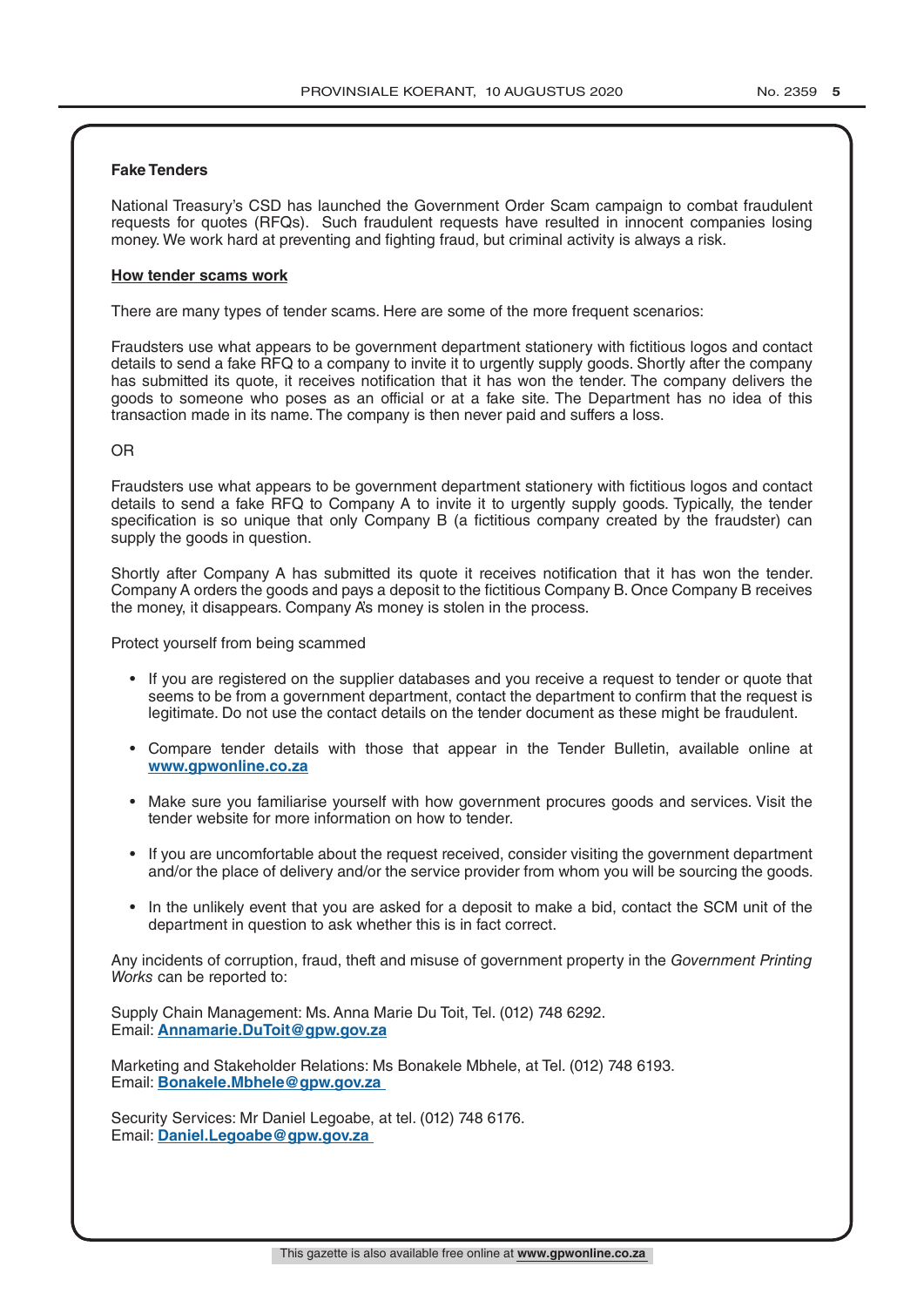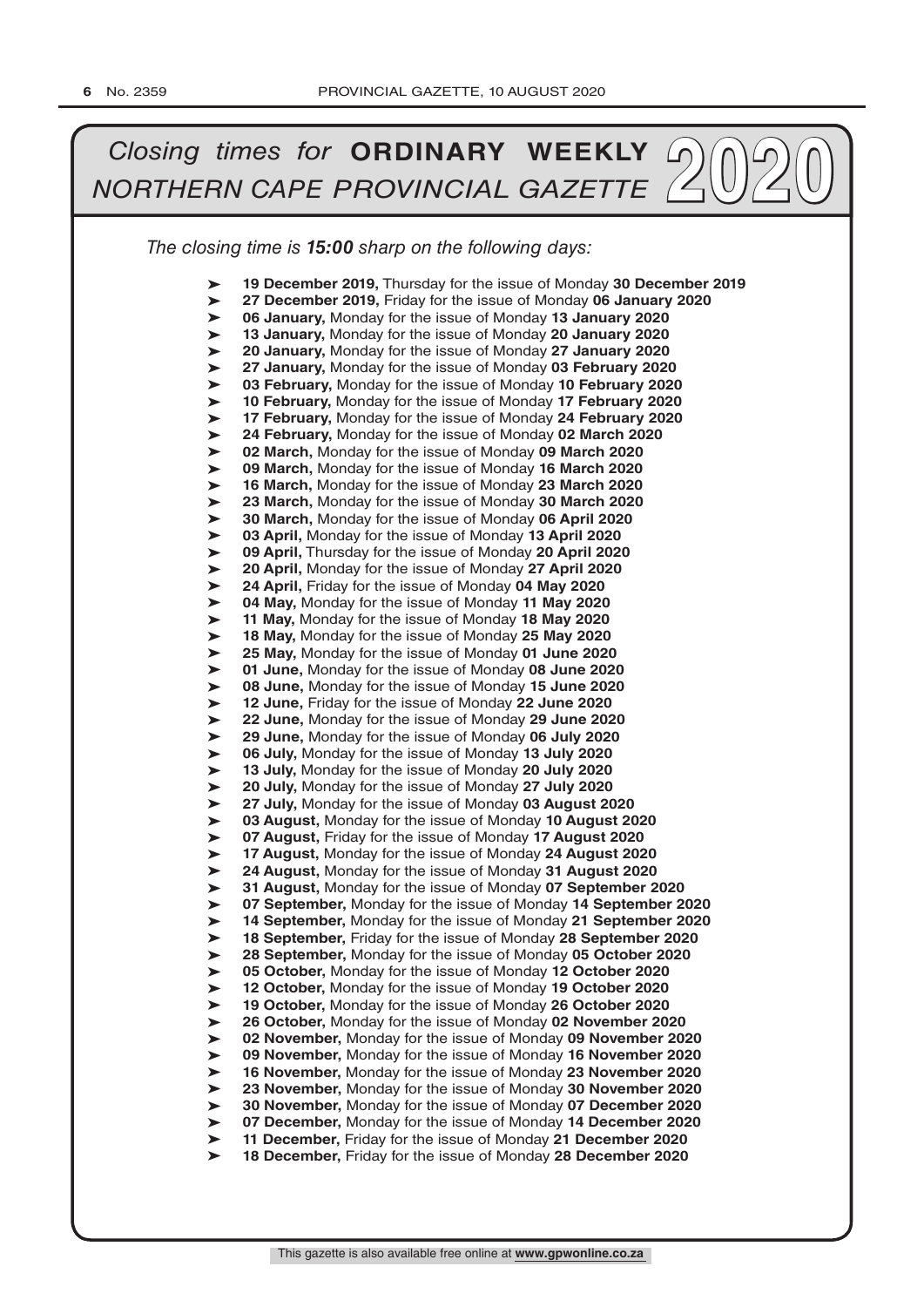# **LIST OF TARIFF RATES** FOR PUBLICATION OF NOTICES

### **COMMENCEMENT: 1 APRIL 2018**

### **NATIONAL AND PROVINCIAL**

Notice sizes for National, Provincial & Tender gazettes 1/4, 2/4, 3/4, 4/4 per page. Notices submitted will be charged at R1008.80 per full page, pro-rated based on the above categories.

| <b>Pricing for National, Provincial - Variable Priced Notices</b> |                          |                      |  |
|-------------------------------------------------------------------|--------------------------|----------------------|--|
| Notice Type                                                       | <b>Page Space</b>        | <b>New Price (R)</b> |  |
| Ordinary National, Provincial                                     | 1/4 - Quarter Page       | 252.20               |  |
| Ordinary National, Provincial                                     | 2/4 - Half Page          | 504.40               |  |
| Ordinary National, Provincial                                     | 3/4 - Three Quarter Page | 756.60               |  |
| Ordinary National, Provincial                                     | 4/4 - Full Page          | 1008.80              |  |

### **EXTRA-ORDINARY**

All Extra-ordinary National and Provincial gazette notices are non-standard notices and attract a variable price based on the number of pages submitted.

The pricing structure for National and Provincial notices which are submitted as **Extra ordinary submissions** will be charged at R**3026.32** per page.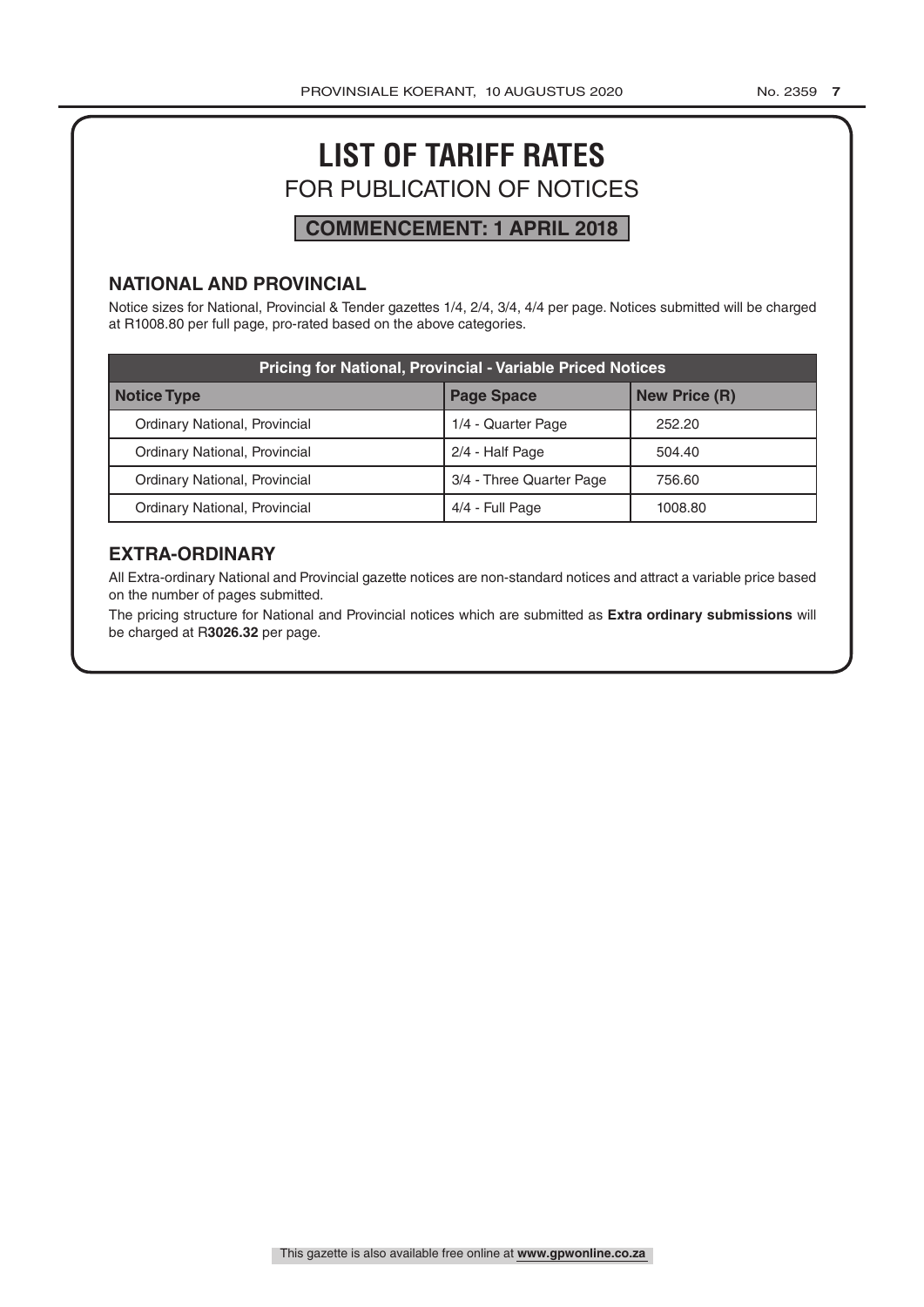The **Government Printing Works** (**GPW**) has established rules for submitting notices in line with its electronic notice processing system, which requires the use of electronic *Adobe* Forms. Please ensure that you adhere to these guidelines when completing and submitting your notice submission.

#### **Closing Times for ACCepTAnCe of noTiCes**

- 1. The *Government Gazette* and *Government Tender Bulletin* are weekly publications that are published on Fridays and the closing time for the acceptance of notices is strictly applied according to the scheduled time for each gazette.
- 2. Please refer to the Submission Notice Deadline schedule in the table below. This schedule is also published online on the Government Printing works website www.gpwonline.co.za

All re-submissions will be subject to the standard cut-off times. **All notices received after the closing time will be rejected**.

| <b>Government Gazette Type</b>                   | <b>Publication</b><br><b>Frequency</b> | <b>Publication Date</b>                         | <b>Submission Deadline</b>          | <b>Cancellations Deadline</b>                              |
|--------------------------------------------------|----------------------------------------|-------------------------------------------------|-------------------------------------|------------------------------------------------------------|
| <b>National Gazette</b>                          | Weekly                                 | Friday                                          | Friday 15h00 for next Friday        | Tuesday, 15h00 - 3<br>working days prior to<br>publication |
| <b>Regulation Gazette</b>                        | Weekly                                 | Friday                                          | Friday 15h00 for next Friday        | Tuesday, 15h00 - 3<br>working days prior to<br>publication |
| <b>Petrol Price Gazette</b>                      | Monthly                                | Tuesday before 1st<br>Wednesday of the<br>month | One day before publication          | 1 working day prior to<br>publication                      |
| <b>Road Carrier Permits</b>                      | Weekly                                 | Friday                                          | Thursday 15h00 for next<br>Friday   | 3 working days prior to<br>publication                     |
| Unclaimed Monies (Justice,<br>Labour or Lawyers) | January /<br>September 2 per<br>year   | <b>Last Friday</b>                              | One week before publication         | 3 working days prior to<br>publication                     |
| Parliament (Acts, White<br>Paper, Green Paper)   | As required                            | Any day of the week                             | None                                | 3 working days prior to<br>publication                     |
| <b>Manuals</b>                                   | <b>Bi- Monthly</b>                     | 2nd and last Thursday<br>of the month           | One week before publication         | 3 working days prior to<br>publication                     |
| <b>State of Budget</b><br>(National Treasury)    | Monthly                                | 30th or last Friday of<br>the month             | One week before publication         | 3 working days prior to<br>publication                     |
| <b>Extraordinary Gazettes</b>                    | As required                            | Any day of the week                             | Before 10h00 on publication<br>date | Before 10h00 on<br>publication date                        |
| Legal Gazettes A, B and C                        | Weekly                                 | Friday                                          | One week before publication         | Tuesday, 15h00 - 3<br>working days prior to<br>publication |
| <b>Tender Bulletin</b>                           | Weekly                                 | Friday                                          | Friday 15h00 for next Friday        | Tuesday, 15h00 - 3<br>working days prior to<br>publication |
| Gauteng                                          | Weekly                                 | Wednesday                                       | Two weeks before publication        | 3 days after submission<br>deadline                        |
| <b>Eastern Cape</b>                              | Weekly                                 | Monday                                          | One week before publication         | 3 working days prior to<br>publication                     |
| Northern Cape                                    | Weekly                                 | Monday                                          | One week before publication         | 3 working days prior to<br>publication                     |
| <b>North West</b>                                | Weekly                                 | Tuesday                                         | One week before publication         | 3 working days prior to<br>publication                     |
| KwaZulu-Natal                                    | Weekly                                 | Thursday                                        | One week before publication         | 3 working days prior to<br>publication                     |
| Limpopo                                          | Weekly                                 | Friday                                          | One week before publication         | 3 working days prior to<br>publication                     |
| Mpumalanga                                       | Weekly                                 | Friday                                          | One week before publication         | 3 working days prior to<br>publication                     |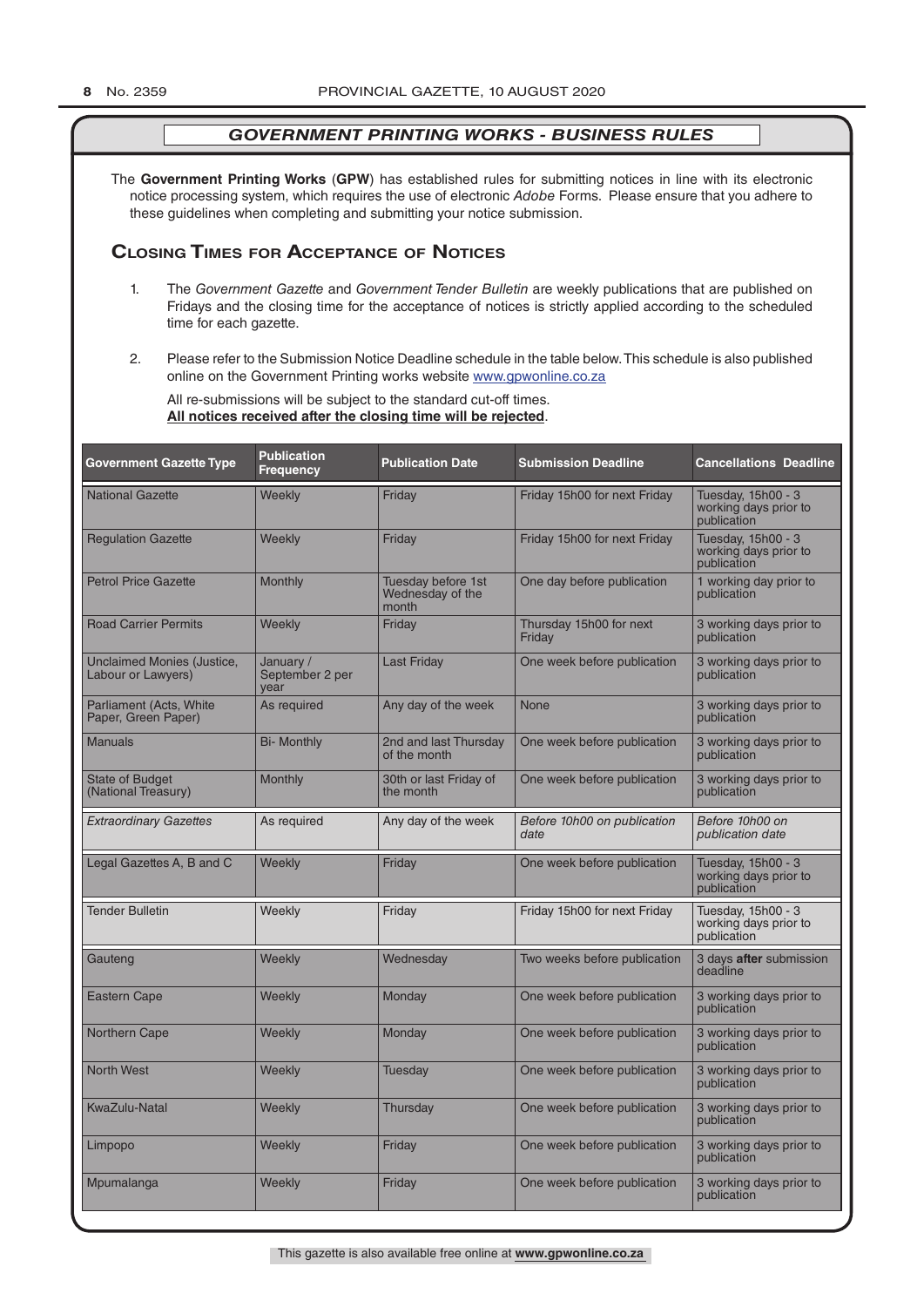| <b>Government Gazette Type</b>          | <b>Publication</b><br><b>Frequency</b> | <b>Publication Date</b>                              | <b>Submission Deadline</b>   | <b>Cancellations Deadline</b>               |
|-----------------------------------------|----------------------------------------|------------------------------------------------------|------------------------------|---------------------------------------------|
| Gauteng Liquor License<br>Gazette       | Monthly                                | Wednesday before<br>the First Friday of the<br>month | Two weeks before publication | 3 working days after<br>submission deadline |
| Northern Cape Liquor<br>License Gazette | Monthly                                | First Friday of the<br>month                         | Two weeks before publication | 3 working days after<br>submission deadline |
| National Liquor License<br>Gazette      | Monthly                                | First Friday of the<br>month                         | Two weeks before publication | 3 working days after<br>submission deadline |
| Mpumalanga Liquor License<br>Gazette    | <b>Bi-Monthly</b>                      | Second & Fourth<br>Friday                            | One week before publication  | 3 working days prior to<br>publication      |

#### **exTrAordinAry gAzeTTes**

3. *Extraordinary Gazettes* can have only one publication date. If multiple publications of an *Extraordinary Gazette* are required, a separate Z95/Z95Prov *Adobe* Forms for each publication date must be submitted.

#### **NOTICE SUBMISSION PROCESS**

- 4. Download the latest *Adobe* form, for the relevant notice to be placed, from the **Government Printing Works** website www.gpwonline.co.za.
- 5. The *Adobe* form needs to be completed electronically using *Adobe Acrobat* / *Acrobat Reader*. Only electronically completed *Adobe* forms will be accepted. No printed, handwritten and/or scanned *Adobe* forms will be accepted.
- 6. The completed electronic *Adobe* form has to be submitted via email to submit.egazette@gpw.gov.za. The form needs to be submitted in its original electronic *Adobe* format to enable the system to extract the completed information from the form for placement in the publication.
- 7. Every notice submitted **must** be accompanied by an official **GPW** quotation. This must be obtained from the *eGazette* Contact Centre.
- 8. Each notice submission should be sent as a single email. The email **must** contain **all documentation relating to a particular notice submission**.
	- 8.1. Each of the following documents must be attached to the email as a separate attachment:
		- 8.1.1. An electronically completed *Adobe* form, specific to the type of notice that is to be placed.
			- 8.1.1.1. For National *Government Gazette* or *Provincial Gazette* notices, the notices must be accompanied by an electronic Z95 or Z95Prov *Adobe* form
			- 8.1.1.2. The notice content (body copy) **MUST** be a separate attachment.
		- 8.1.2. A copy of the official **Government Printing Works** quotation you received for your notice. *(Please see Quotation section below for further details)*
		- 8.1.3. A valid and legible Proof of Payment / Purchase Order: **Government Printing Works** account customer must include a copy of their Purchase Order*.* **Non**-**Government Printing Works** account customer needs to submit the proof of payment for the notice
		- 8.1.4. Where separate notice content is applicable (Z95, Z95 Prov and TForm 3, it should **also** be attached as a separate attachment. *(Please see the Copy Section below, for the specifications)*.
		- 8.1.5. Any additional notice information if applicable.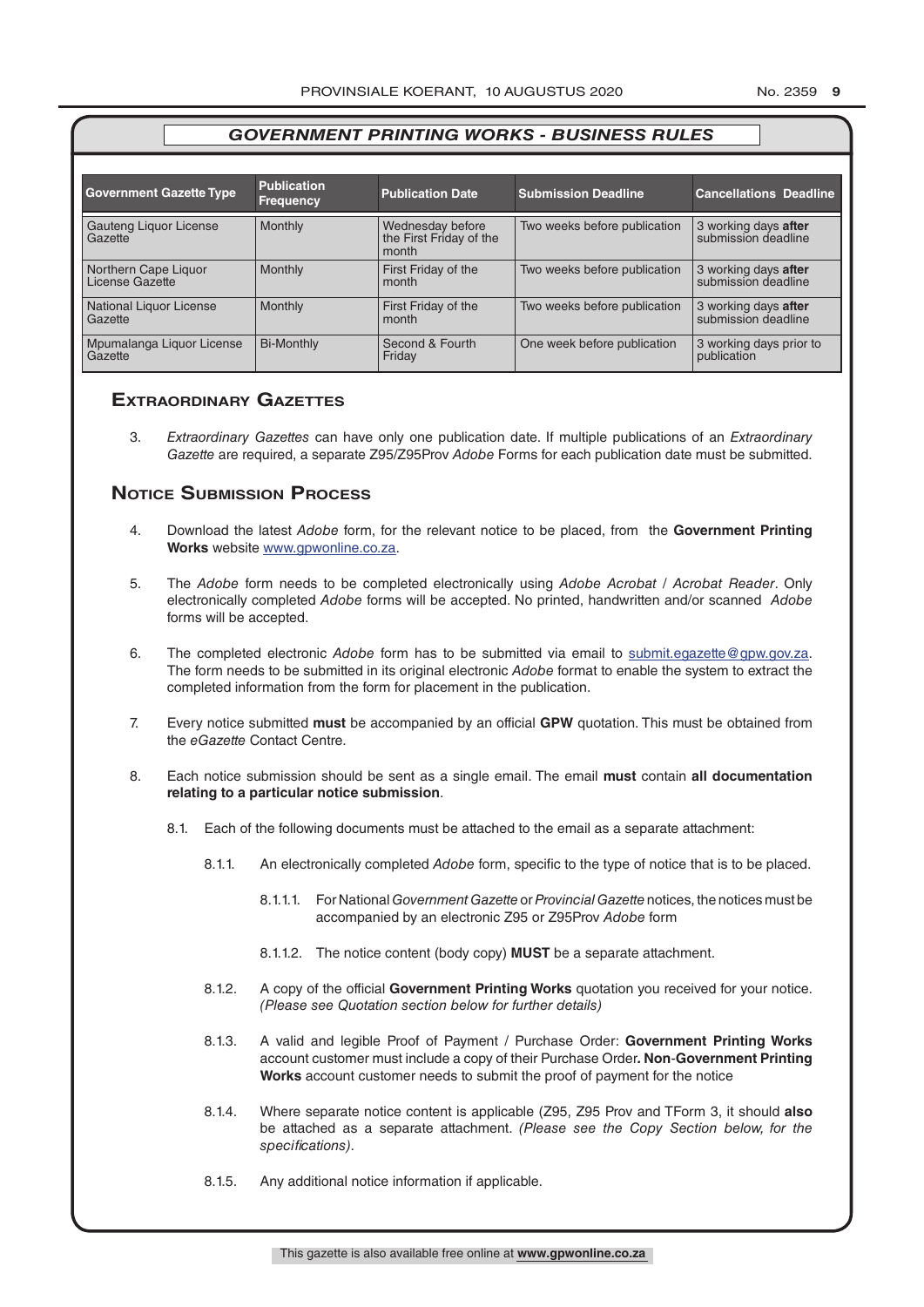- 9. The electronic *Adobe* form will be taken as the primary source for the notice information to be published. Instructions that are on the email body or covering letter that contradicts the notice form content will not be considered. The information submitted on the electronic *Adobe* form will be published as-is.
- 10. To avoid duplicated publication of the same notice and double billing, Please submit your notice **ONLY ONCE.**
- 11. Notices brought to **GPW** by "walk-in" customers on electronic media can only be submitted in *Adobe* electronic form format. All "walk-in" customers with notices that are not on electronic *Adobe* forms will be routed to the Contact Centre where they will be assisted to complete the forms in the required format.
- 12. Should a customer submit a bulk submission of hard copy notices delivered by a messenger on behalf of any organisation e.g. newspaper publisher, the messenger will be referred back to the sender as the submission does not adhere to the submission rules.

### **QuoTATions**

- 13. Quotations are valid until the next tariff change.
	- 13.1. *Take note:* **GPW**'s annual tariff increase takes place on *1 April* therefore any quotations issued, accepted and submitted for publication up to *31 March* will keep the old tariff. For notices to be published from 1 April, a quotation must be obtained from **GPW** with the new tariffs. Where a tariff increase is implemented during the year, **GPW** endeavours to provide customers with 30 days' notice of such changes.
- 14. Each quotation has a unique number.
- 15. Form Content notices must be emailed to the *eGazette* Contact Centre for a quotation.
	- 15.1. The *Adobe* form supplied is uploaded by the Contact Centre Agent and the system automatically calculates the cost of your notice based on the layout/format of the content supplied.
	- 15.2. It is critical that these *Adobe* Forms are completed correctly and adhere to the guidelines as stipulated by **GPW**.

#### 16. **APPLICABLE ONLY TO GPW ACCOUNT HOLDERS**:

- 16.1. **GPW** Account Customers must provide a valid **GPW** account number to obtain a quotation.
- 16.2. Accounts for **GPW** account customers **must** be active with sufficient credit to transact with **GPW** to submit notices.
	- 16.2.1. If you are unsure about or need to resolve the status of your account, please contact the **GPW** Finance Department prior to submitting your notices. (If the account status is not resolved prior to submission of your notice, the notice will be failed during the process).

#### 17. **APPLICABLE ONLY TO CASH CUSTOMERS:**

- 17.1. Cash customers doing **bulk payments** must use a **single email address** in order to use the **same proof of payment** for submitting multiple notices.
- 18. The responsibility lies with you, the customer, to ensure that the payment made for your notice(s) to be published is sufficient to cover the cost of the notice(s).
- 19. Each quotation will be associated with one proof of payment / purchase order / cash receipt.

19.1. This means that **the quotation number can only be used once to make a payment.**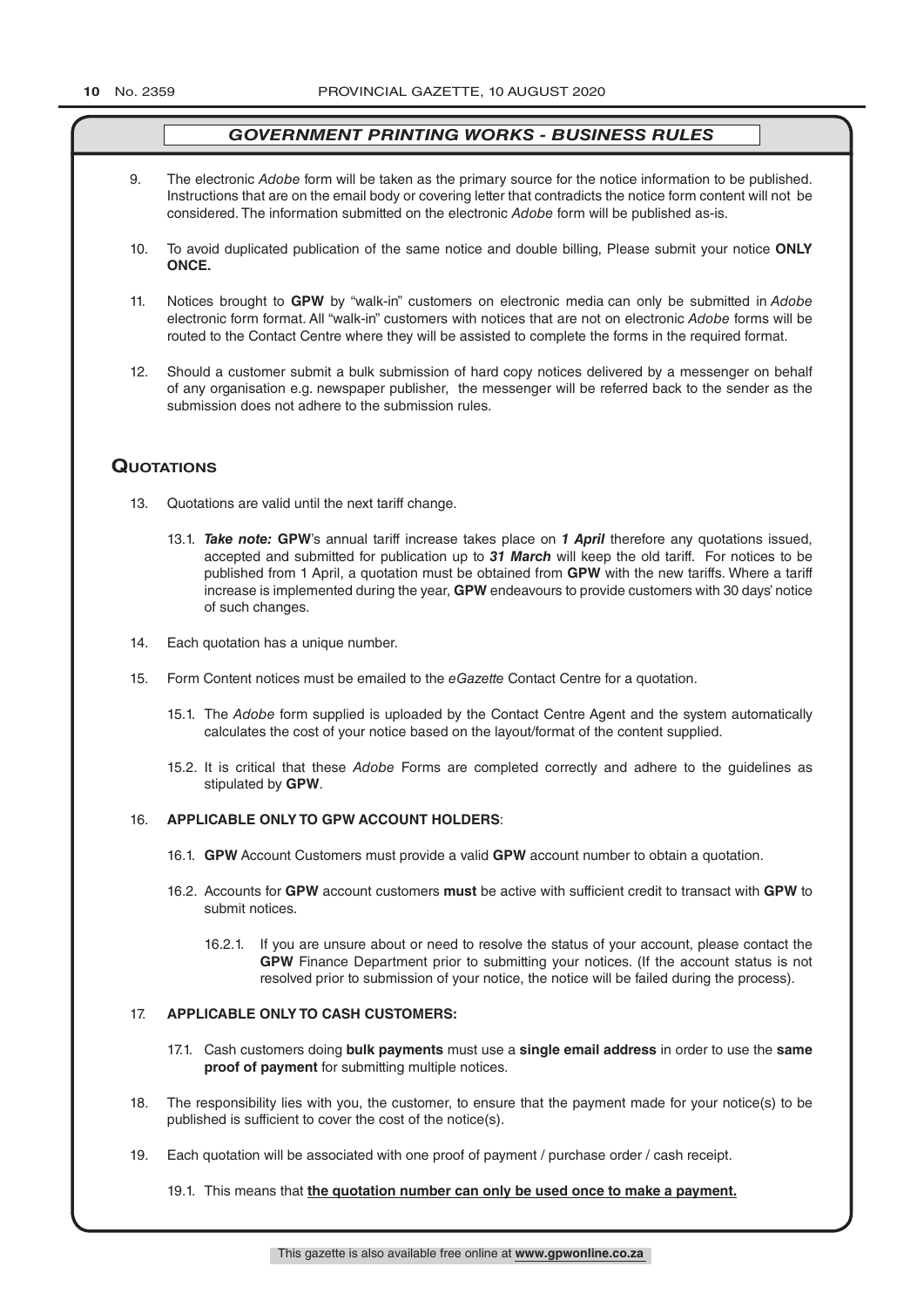#### **COPY (SEPARATE NOTICE CONTENT DOCUMENT)**

- 20. Where the copy is part of a separate attachment document for Z95, Z95Prov and TForm03
	- 20.1. Copy of notices must be supplied in a separate document and may not constitute part of any covering letter, purchase order, proof of payment or other attached documents.

The content document should contain only one notice. (You may include the different translations of the same notice in the same document).

20.2. The notice should be set on an A4 page, with margins and fonts set as follows:

Page size = A4 Portrait with page margins: Top = 40mm, LH/RH = 16mm, Bottom = 40mm; Use font size: Arial or Helvetica 10pt with 11pt line spacing;

Page size = A4 Landscape with page margins: Top = 16mm, LH/RH = 40mm, Bottom = 16mm; Use font size: Arial or Helvetica 10pt with 11pt line spacing;

#### **CAnCellATions**

- 21. Cancellation of notice submissions are accepted by **GPW** according to the deadlines stated in the table above in point 2. Non-compliance to these deadlines will result in your request being failed. Please pay special attention to the different deadlines for each gazette. Please note that any notices cancelled after the cancellation deadline will be published and charged at full cost.
- 22. Requests for cancellation must be sent by the original sender of the notice and must accompanied by the relevant notice reference number (N-) in the email body.

#### **AmendmenTs To noTiCes**

23. With effect from 01 October 2015, **GPW** will not longer accept amendments to notices. The cancellation process will need to be followed according to the deadline and a new notice submitted thereafter for the next available publication date.

#### **REJECTIONS**

- 24. All notices not meeting the submission rules will be rejected to the customer to be corrected and resubmitted. Assistance will be available through the Contact Centre should help be required when completing the forms. (012-748 6200 or email info.egazette@gpw.gov.za). Reasons for rejections include the following:
	- 24.1. Incorrectly completed forms and notices submitted in the wrong format, will be rejected.
	- 24.2. Any notice submissions not on the correct *Adobe* electronic form, will be rejected.
	- 24.3. Any notice submissions not accompanied by the proof of payment / purchase order will be rejected and the notice will not be processed.
	- 24.4. Any submissions or re-submissions that miss the submission cut-off times will be rejected to the customer. The Notice needs to be re-submitted with a new publication date.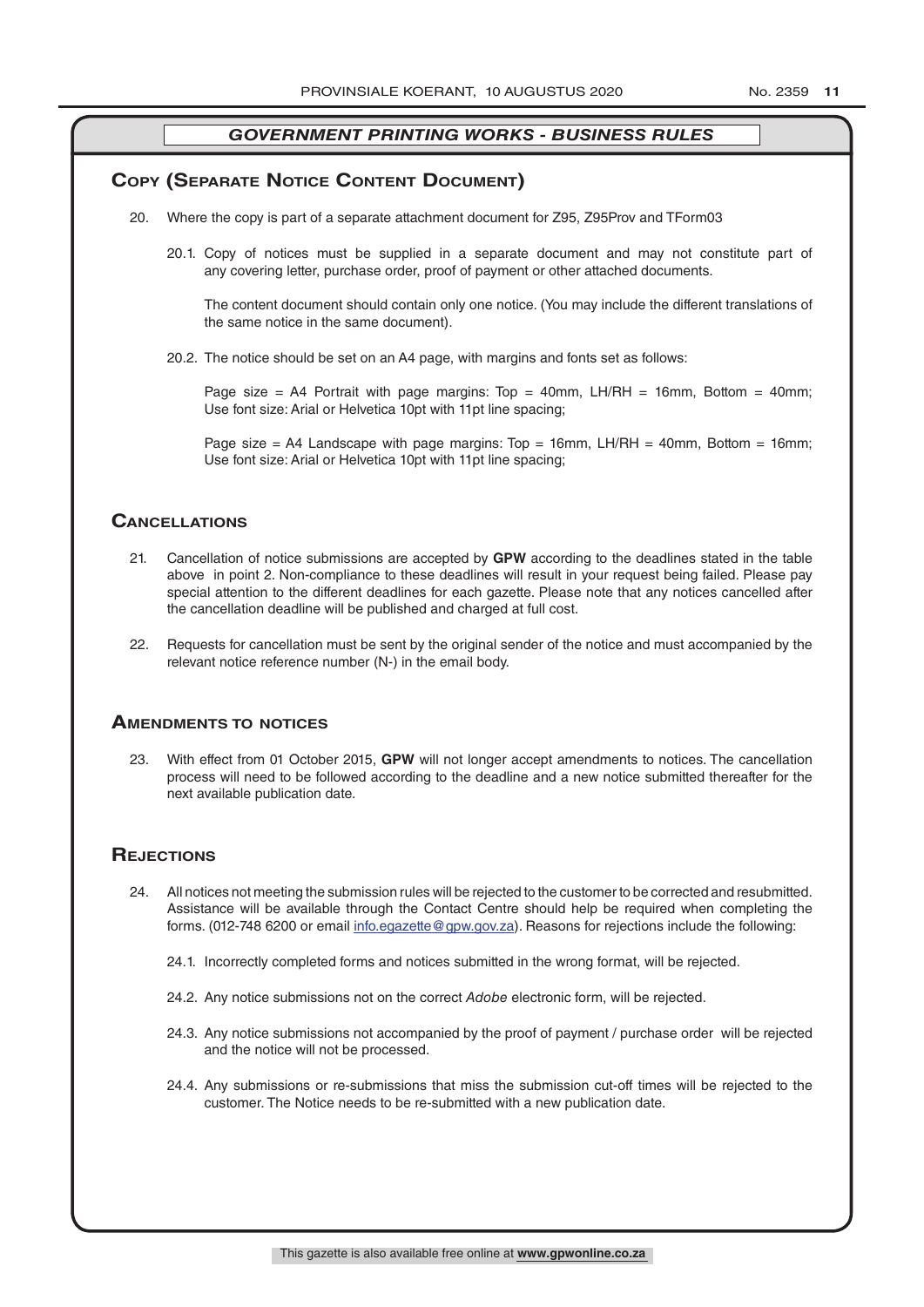#### **ApprovAl of noTiCes**

- 25. Any notices other than legal notices are subject to the approval of the Government Printer, who may refuse acceptance or further publication of any notice.
- 26. No amendments will be accepted in respect to separate notice content that was sent with a Z95 or Z95Prov notice submissions. The copy of notice in layout format (previously known as proof-out) is only provided where requested, for Advertiser to see the notice in final Gazette layout. Should they find that the information submitted was incorrect, they should request for a notice cancellation and resubmit the corrected notice, subject to standard submission deadlines. The cancellation is also subject to the stages in the publishing process, i.e. If cancellation is received when production (printing process) has commenced, then the notice cannot be cancelled.

#### **GOVERNMENT PRINTER INDEMNIFIED AGAINST LIABILITY**

- 27. The Government Printer will assume no liability in respect of—
	- 27.1. any delay in the publication of a notice or publication of such notice on any date other than that stipulated by the advertiser;
	- 27.2. erroneous classification of a notice, or the placement of such notice in any section or under any heading other than the section or heading stipulated by the advertiser;
	- 27.3. any editing, revision, omission, typographical errors or errors resulting from faint or indistinct copy.

#### **liAbiliTy of AdverTiser**

28. Advertisers will be held liable for any compensation and costs arising from any action which may be instituted against the Government Printer in consequence of the publication of any notice.

#### **CusTomer inQuiries**

Many of our customers request immediate feedback/confirmation of notice placement in the gazette from our Contact Centre once they have submitted their notice – While **GPW** deems it one of their highest priorities and responsibilities to provide customers with this requested feedback and the best service at all times, we are only able to do so once we have started processing your notice submission.

**GPW** has a 2-working day turnaround time for processing notices received according to the business rules and deadline submissions.

Please keep this in mind when making inquiries about your notice submission at the Contact Centre.

- 29. Requests for information, quotations and inquiries must be sent to the Contact Centre ONLY.
- 30. Requests for Quotations (RFQs) should be received by the Contact Centre at least **2 working days** before the submission deadline for that specific publication.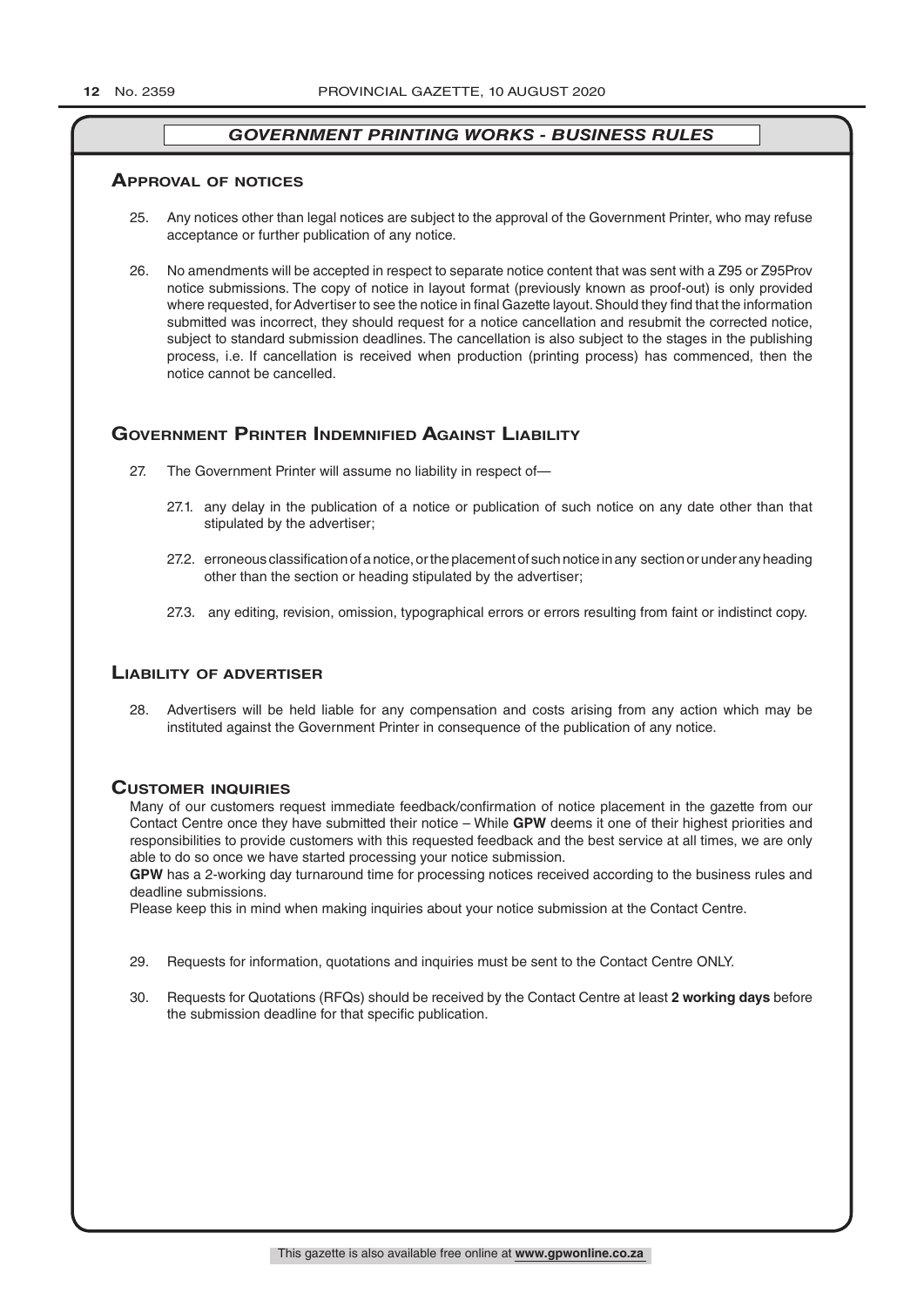#### **pAymenT of CosT**

- 31. The Request for Quotation for placement of the notice should be sent to the Gazette Contact Centre as indicated above, prior to submission of notice for advertising.
- 32. Payment should then be made, or Purchase Order prepared based on the received quotation, prior to the submission of the notice for advertising as these documents i.e. proof of payment or Purchase order will be required as part of the notice submission, as indicated earlier.
- 33. Every proof of payment must have a valid **GPW** quotation number as a reference on the proof of payment document.
- 34. Where there is any doubt about the cost of publication of a notice, and in the case of copy, an enquiry, accompanied by the relevant copy, should be addressed to the Gazette Contact Centre, **Government Printing Works**, Private Bag X85, Pretoria, 0001 email: info.egazette@gpw.gov.za before publication.
- 35. Overpayment resulting from miscalculation on the part of the advertiser of the cost of publication of a notice will not be refunded, unless the advertiser furnishes adequate reasons why such miscalculation occurred. In the event of underpayments, the difference will be recovered from the advertiser, and future notice(s) will not be published until such time as the full cost of such publication has been duly paid in cash or electronic funds transfer into the **Government Printing Works** banking account.
- 36. In the event of a notice being cancelled, a refund will be made only if no cost regarding the placing of the notice has been incurred by the **Government Printing Works**.
- 37. The **Government Printing Works** reserves the right to levy an additional charge in cases where notices, the cost of which has been calculated in accordance with the List of Fixed Tariff Rates, are subsequently found to be excessively lengthy or to contain overmuch or complicated tabulation.

#### **proof of publiCATion**

- 38. Copies of any of the *Government Gazette* or *Provincial Gazette* can be downloaded from the **Government Printing Works** website www.gpwonline.co.za free of charge, should a proof of publication be required.
- 39. Printed copies may be ordered from the Publications department at the ruling price. The **Government Printing Works** will assume no liability for any failure to post or for any delay in despatching of such *Government Gazette*(s)

#### *GOVERNMENT PRINTING WORKS CONTACT INFORMATION*

| <b>Physical Address:</b>                                            | <b>Postal Address:</b>                      | <b>GPW Banking Details:</b>               |
|---------------------------------------------------------------------|---------------------------------------------|-------------------------------------------|
| <b>Government Printing Works</b>                                    | Private Bag X85                             | <b>Bank: ABSA Bosman Street</b>           |
| 149 Bosman Street                                                   | Pretoria                                    | <b>Account No.: 405 7114 016</b>          |
| Pretoria                                                            | 0001                                        | <b>Branch Code: 632-005</b>               |
| For Gazette and Notice submissions: Gazette Submissions:            |                                             | <b>E-mail:</b> submit.eqazette@gpw.gov.za |
| <b>For queries and quotations, contact: Gazette Contact Centre:</b> |                                             | <b>E-mail:</b> info.egazette@gpw.gov.za   |
|                                                                     |                                             | <b>Tel: 012-748 6200</b>                  |
| Contact person for subscribers: Mrs M. Toka:                        | <b>E-mail:</b> subscriptions $@$ gpw.gov.za |                                           |
|                                                                     |                                             | <b>Tel:</b> 012-748-6066 / 6060 / 6058    |
|                                                                     |                                             | <b>Fax: 012-323-9574</b>                  |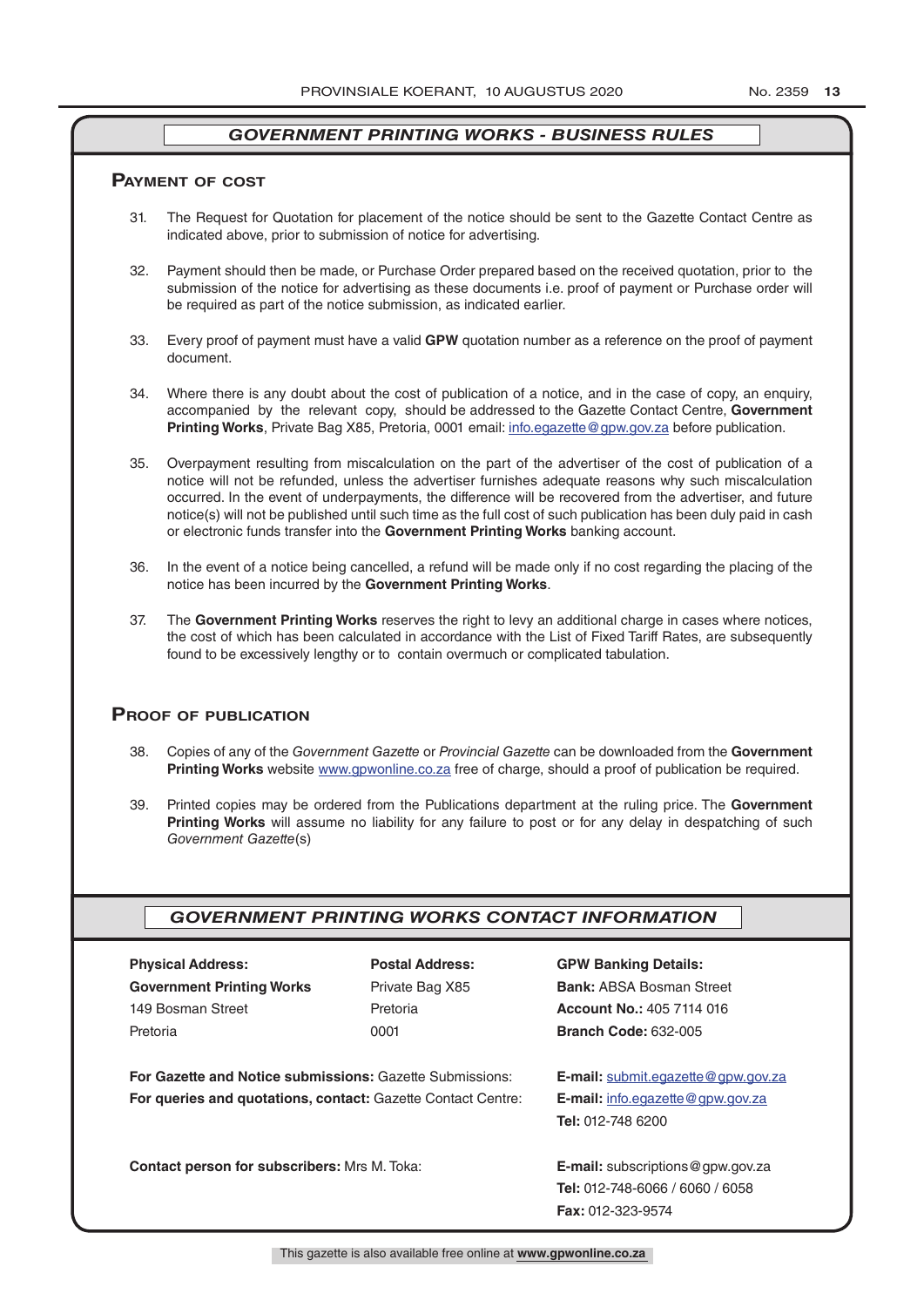# General Notices • Algemene Kennisgewings

#### **NOTICE 72 OF 2020**

## **GA-SEGONYANA LOCAL MUNICIPALITY**

| PROPOSED REZONING AND REMOVAL OF                      | <b>VOORGESTELDE</b><br><b>HERSONERING</b><br>EN         |  |  |
|-------------------------------------------------------|---------------------------------------------------------|--|--|
| TITLE DEED RESTRUCTIVE CONNDITION FOR                 | <b>VERWYDERING VAN TITELAKTIEBEPERKING VIR</b>          |  |  |
| ERF 794, WILLMORE STREET, KURUMAN,                    | ERF 794, WILLMORE STREET, KURUMAN,                      |  |  |
| <b>NORTHERN CAPE</b>                                  | <b>NOORD-KAAP</b>                                       |  |  |
| <b>NOTICE</b><br>hereby<br>given<br>that<br>the<br>is | KENNISGEWING word hiermee gegee dat die                 |  |  |
| GASEGONYANA Municipality has received an              | GASEGONYANA Munisipaliteit 'n<br>aansoek                |  |  |
| application in terms of section 5(2)(a)(ii),(iii)     | ontvang het ingevolge artikel 5 (2) (a) (ii), (iii) van |  |  |
| of the Ga-Segonyana Spatial Planning and              | die Ga-Segonyana-wetgewing op ruimtelike                |  |  |
| Land Use Management By-law, 2015 read with            | beplanning en grondgebruik, 2015 saamgelees             |  |  |
| Planning<br>the<br>Spatial<br>and<br>Land<br>Use      | met die ruimtelike Wet op die beplanning en             |  |  |
| Management Act (16/2013) for the following:           | grondgebruik (16/2013) vir die volgende:                |  |  |
| Property: Erf 794, Kuruman Town Extension 9,          | Eiendom: Erf 794, Kuruman Dorpsuitbreiding 9,           |  |  |
| Location: The property is located at ERF 794,         | Ligging: Die eiendom is gelee te ERF 794,               |  |  |
| KURUMAN, WILLMORE STREET, Kuruman,                    | KURUMAN, WILLMORE STREET, Kuruman,                      |  |  |
| Northern Cape Province                                | Noord-Kaap Provinsie                                    |  |  |
| Owner: Motheo Wa Bophelo Funeral Society              | Eienaar: Motheo Wa Bophelo Funeral Society              |  |  |
| Applicant: Mr. Christopher Ngaledzani                 | Aansoeker: mnr. Christopher Ngaledzani                  |  |  |
| Zoning: Residential Zone I                            | Sonering: Residensiële Sone I                           |  |  |
| Proposed Zoning: Business Zone I                      | Voorgestelde sonering: sakesone I                       |  |  |
|                                                       |                                                         |  |  |
| Nature of the application:                            | Aard van die aansoek:                                   |  |  |
| Rezoning from Residential Zone 1 to                   | Hersonering van residensiële sone 1 na<br>$\bullet$     |  |  |
| Business Zone 1, Removal of Title                     | sakesone 1, die opheffing van                           |  |  |
| <b>Deed Restrictive Condition</b>                     | titelakteakte Beperkende voorwaarde B5                  |  |  |
| B5(a)(b)(c)(d)                                        | $(a)$ (b) (c) (d)                                       |  |  |
| Intent: The intension is to                           | Voorneme: Die voorneme is om<br>die                     |  |  |
| accommodate the proposed business                     | voorgestelde<br>kantoor<br>vir                          |  |  |
| administration offices and where                      | besigheidsadministrasie<br>te                           |  |  |
| coffins are viewed.                                   | akkommodeer en waar kiste besigtig                      |  |  |
| Full particulars regarding this application can       | word.                                                   |  |  |
| be obtained during normal office hours from           | Volledige besonderhede oor hierdie aansoek is           |  |  |
| Monday to Friday between 7:30 to 13:00 and            | beskikbaar gedurende gewone kantoorure van              |  |  |
| 14:00 to 16:00 from Municipal Offices.                | Maandag tot Vrydag tussen 7:30 tot 13:00 en             |  |  |
| Objections, if any, against this application          | 14:00 tot 16:00 by die Munisipale Kantore.              |  |  |
| must be lodged with and made in writing with          | Besware, indien enige, teen die aansoek moet            |  |  |
| full reasons to: The Municipal Manager,               | skriftelik en met volledige redes daarvoor by die       |  |  |
| GaSegonyana Local Municipality, Private Bag           | Munisipale Bestuurder, GaSegonyana Plaaslike            |  |  |
| X1522, Kuruman, 8460 on or before FRIDAY,             | Munisipaliteit, Privaatsak X1522, Kuruman, 8460         |  |  |
| 04 SEPTEMBER 2020.                                    | voor of op VRYDAG, 04 SEPTEMBER 2020                    |  |  |
|                                                       |                                                         |  |  |
| <b>MUNICIPAL MANAGER</b>                              | <b>MUNISIPALE BESTUURDER</b>                            |  |  |
| Mr. M Tsatsimpe                                       | <b>Mnr. M Tsatsimpe</b>                                 |  |  |
| Private bag X1522                                     | Privaatsak X1522                                        |  |  |
| <b>Kuruman</b>                                        | <b>Kuruman</b>                                          |  |  |
| 8460                                                  | 8460                                                    |  |  |
| $3 - 10$                                              | $3 - 10$                                                |  |  |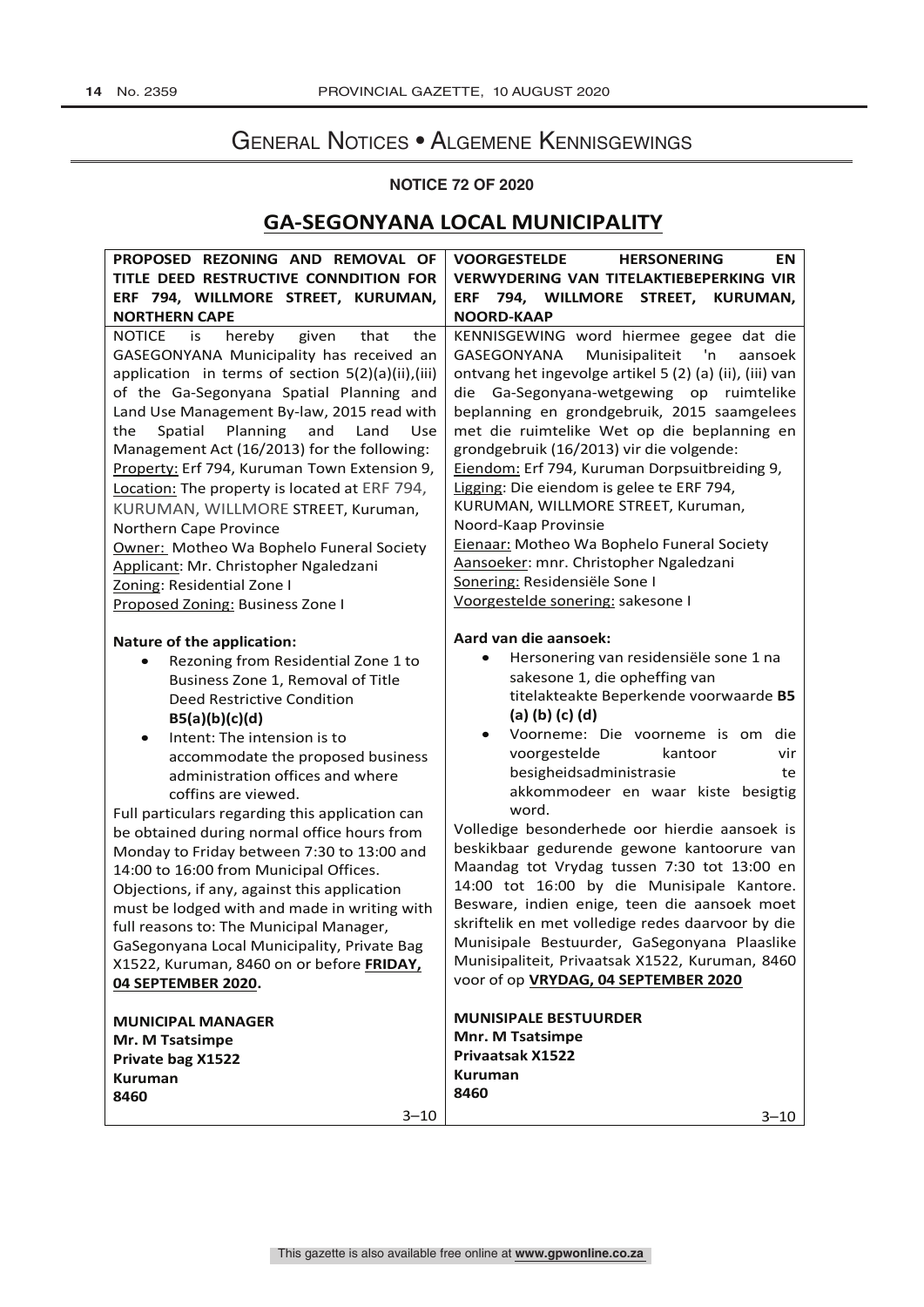#### **NOTICE 75 OF 2020**

|                                                                                                                                                                      | <b>GA-SEGONYANA LOCAL MUNICIPALITY</b><br>Notice for proposed Removal of Restrictive Title Deed<br><b>Conditions and Rezoning Application of Erf 859,</b><br><b>Kuruman</b>                                                                                                                                    | <b>GA-SEGONYANA PLAASLIKE MUNISIPALITEIT</b><br>Kennisgewing vir die voorgestelde opheffing van<br>titelvoorwaardes en die hersonering van die<br>toepassing van Erf 859, Kuruman                                                                                                                                                        |  |
|----------------------------------------------------------------------------------------------------------------------------------------------------------------------|----------------------------------------------------------------------------------------------------------------------------------------------------------------------------------------------------------------------------------------------------------------------------------------------------------------|------------------------------------------------------------------------------------------------------------------------------------------------------------------------------------------------------------------------------------------------------------------------------------------------------------------------------------------|--|
| Notice is hereby given in terms of Section 5(2)(a)(ii), (iii) of the<br>Ga-Segonyana Local Municipality Spatial Planning and Land<br>Use Management Bylaw 2015, for: |                                                                                                                                                                                                                                                                                                                | Kennis geskied hiermee in terme van Artikel 5 (2) (a) (ii),<br>(iii) van die Ga-Segonyana Plaaslike Munisipaliteit<br>Grondgebruiksbestuur<br>Ruimtelike<br>Beplanning<br>en<br>Verordening 2015, vir:                                                                                                                                   |  |
| Erf / Erven number(s):                                                                                                                                               | Erf 859                                                                                                                                                                                                                                                                                                        | Erf 859<br>Erf / Erwe nommer (s):                                                                                                                                                                                                                                                                                                        |  |
| Locality/Address:                                                                                                                                                    | 10 Duikerweg street, Kuruman, 8460                                                                                                                                                                                                                                                                             |                                                                                                                                                                                                                                                                                                                                          |  |
| Nature of application:                                                                                                                                               | Removal of Title Deed Conditions                                                                                                                                                                                                                                                                               | Ligging / Adres:<br>10 Duikerweg straat, Kuruman, 8460                                                                                                                                                                                                                                                                                   |  |
|                                                                                                                                                                      | (C. 3(a-d) of T3698/2017) and<br>Rezoning of Erf 859 from<br>Residential Zone I to Business<br>Zone I                                                                                                                                                                                                          | Aard van aansoek:<br>Opheffing van titelaktevoorwaardes<br>(C. 3 (a-d) van T3698 / 2017) en die<br>hersonering van erf 859 vanaf<br>residensiële sone I na sakesone I                                                                                                                                                                    |  |
| Current Zoning:                                                                                                                                                      | Residential zone I                                                                                                                                                                                                                                                                                             | Huidige sonering:<br>Residensiële sone I                                                                                                                                                                                                                                                                                                 |  |
| Proposed Zoning:                                                                                                                                                     | Business zone I                                                                                                                                                                                                                                                                                                | Voorgestelde sonering:<br>Sakesone I                                                                                                                                                                                                                                                                                                     |  |
| Proposed Land Use:                                                                                                                                                   | Legal operation of professional<br>offices                                                                                                                                                                                                                                                                     | VoorgesteldeLandgebruik: Wettige werking van<br>professionele kantore                                                                                                                                                                                                                                                                    |  |
| Applicant:                                                                                                                                                           | Tshikoh Tshashu (Pty) Ltd                                                                                                                                                                                                                                                                                      | Aansoeker:<br>Tshikoh Tshashu (Pty) (Ltd)                                                                                                                                                                                                                                                                                                |  |
|                                                                                                                                                                      | Particulars of this application can be obtained during office<br>hours at the municipal offices from Monday to Friday between<br>7:30 to 13:00 and 14:00 to 16:30. Any objections against the<br>proposed land use change must be lodged in writing to the<br>municipal manager before Friday, 28 August 2020. | Besonderhede van hierdie aansoek is beskikbaar<br>gedurende kantoorure by die munisipale kantore, van<br>Maandag tot Vrydag tussen 7:30 tot 13:00 en 14:00 tot<br>16:30. Enige besware teen die voorgestelde verandering<br>in grondgebruik moet skriftelik by die munisipale<br>bestuurder ingedien word voor Vrydag, 28 Augustus 2020. |  |
| MUNICIPAL MANAGER<br><b>MR M TSATSIMPE</b><br>PRIVATE BAG X 1522<br><b>KURUMAN</b><br>8460                                                                           |                                                                                                                                                                                                                                                                                                                | MUNICIPALE BESTUURDER<br><b>MR M TSATSIMPE</b><br>PRIVATE BAG X 1522<br><b>KURUMAN</b><br>8460                                                                                                                                                                                                                                           |  |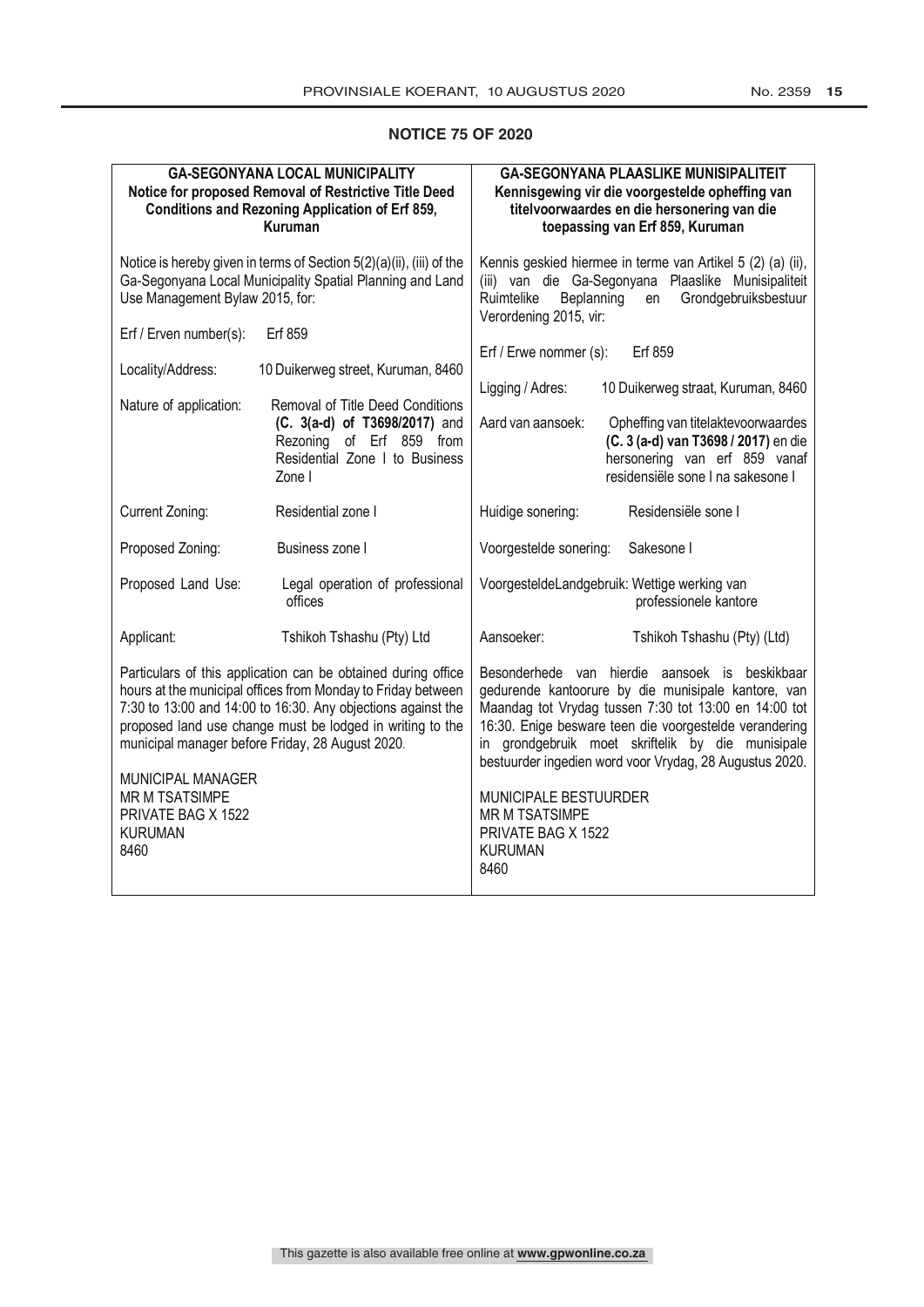### Municipal Notices • Munisipale Kennisgewings

#### **MUNICIPAL NOTICE 20 OF 2020**

### **GAMAGARA LOCAL MUNICIPALITY**

#### FINAL NOTICE: CLOSURE OF PART OF ERF 416 (PART OF TROUPAND ROAD, KOLGANS<br>AVENUE, PART OF BOKMAKIERIE ROAD, PART OF KIEWIET AVENUE, PART OF DIEDRIKKIE<br>ROAD, DIKKOP AVENUE, KWIKKIE CRESCENT AND MUISVOËL AVENUE) DINGLE SITUAT **CON GENERAL PLAN S.G. NO. F7543/1987 GAMAGARA LOCAL MUNICIPALITY** ENUE, PART OF BOKMAKIERIE ROAD, PART OF KIEWIET AVENUE, PART OF DIEDRIKI<br>AD, DIKKOP AVENUE, KWIKKI<u>E CRESCENT AND MUISVOËL AVENUE) DINGLE SITUAT</u>

The Gamagara Local Municipality hereby gives final notice in terms of the Spatial Planning and Land<br>use Management Act 16 of 2013 (SPLUMA) read with the relevant sections of the Gamagara Spatial<br>Planning and Land Use Manag the amendment of General Pl̄an S.G. No. F7543/1987 dated 22 January 1988, by the permanent<br>closure of Public Roads, part of Erf 416 (part of Troupand Road, Kolgans Avenue, part of Bokmakierie<br>Road, par<u>t</u> of Kiewiet Avenue Avenue), Dingle. Avenue), Dingle. Management Act 16 of 2013 (SPLUMA) read with the relevant sections of the Gamagara Spanning and Land Use Management By-law and Section 37(2) of the Land Survey Act 8 of 1997<br>Ining and Land Use Management By-law and Section amendment of General Plan S.G. No. 17545/1967 dated 22 January 1966, by the permant<br>ure of Public Roads, part of Erf 416 (part of Troupand Road, Kolgans Avenue, part of Bokmaki<br>d, part of Klewiet Avenue, part of Diedrikkie

#### **Mr K LESERWANE Mr K LESERWANE**

**MUNICIPAL MANAGER MUNICIPAL MANAGER** Gamagara Local Municipality, P.O. Box 1001, Kathu, 8446 Gamagara Local Municipality, P.O. Box 1001, Kathu, 8446 10 August 2020 10 August 2020

Part of Erf 416, Dingle Part of Erf 416, Dingle

### **MUNISIPALE KENNISGEWING 20 VAN 2020**

#### **GAMAGARA PLAASLIKE MUNISIPALITEIT GAMAGARA PLAASLIKE MUNISIPALITEIT**

#### KOLGANSLAAN, DEEL VAN BOKMAKIERIEWEG, DEEL VAN KIEWIETLAAN, DEEL VAN<br>DIEDRIKKIEWEG, DIKKOPLAAN, KWIKKIESINGEL EN MUISVOËLLAAN) DINGLE GELEË TE **DIEDRIKKIGHTEGER BLANDS. G. NR. F7543/1987. FINALE KENNISGEWING: SLUITING VAN DEEL VAN ERF 416 (DEEL VAN TROUPANDWEG, KOLGANSLAAN, DEEL VAN BOKMAKIERIEWEG, DEEL VAN KIEWIETLAAN, DEEL VAN DIEDRIKKIEWEG, DIKKOPLAAN, KWIKKIESINGEL EN MUISVOËLLAAN) DINGLE GELEË TE ALGEMENE PLAN S.G. NR. F7543/1987.**

**ALGEMENE PLAN S.G. NR. F7543/1987.** Beplaining en die Gamagara Ruimtelike Beplanning en Grond, (SPLUMA) gelees met die terlevantie<br>bepalings van die Gamagara Ruimtelike Beplanning en Grondgebruik Bestuur Bywet en Artikel 37(2)<br>van die Grondopmetingswet 8 van Die Gamagara Plaaslike Munisipliteit, gee hiermee finaal kennis ingevolge die Wet op Ruimtelike Beplanning en die Grondgebruik Bestuurswet 16 van 2013, (SPLUMA) gelees met die relevante bepalings van die Gamagara Ruimtelike Beplanning en Grondgèbruik Bestuur Bywet en Artikel 37(2)<br>van die Grondopmetingswet 8 van 1997 vir die wysiging van Algemene Plan LG Nr F7543/1987<br>gedateer 22 January 1988, deur die pe

#### Gamagara Plaaslike Munisipliteit, Posbus 1001, Kathu, 8446 **MUNISIPALE BESTUURDER**  10 Augustus 2020 **Mr K LESERWANE MUNISIPALE BESTUURDER**

 $\blacksquare$ Deel van Erf 416, Dingle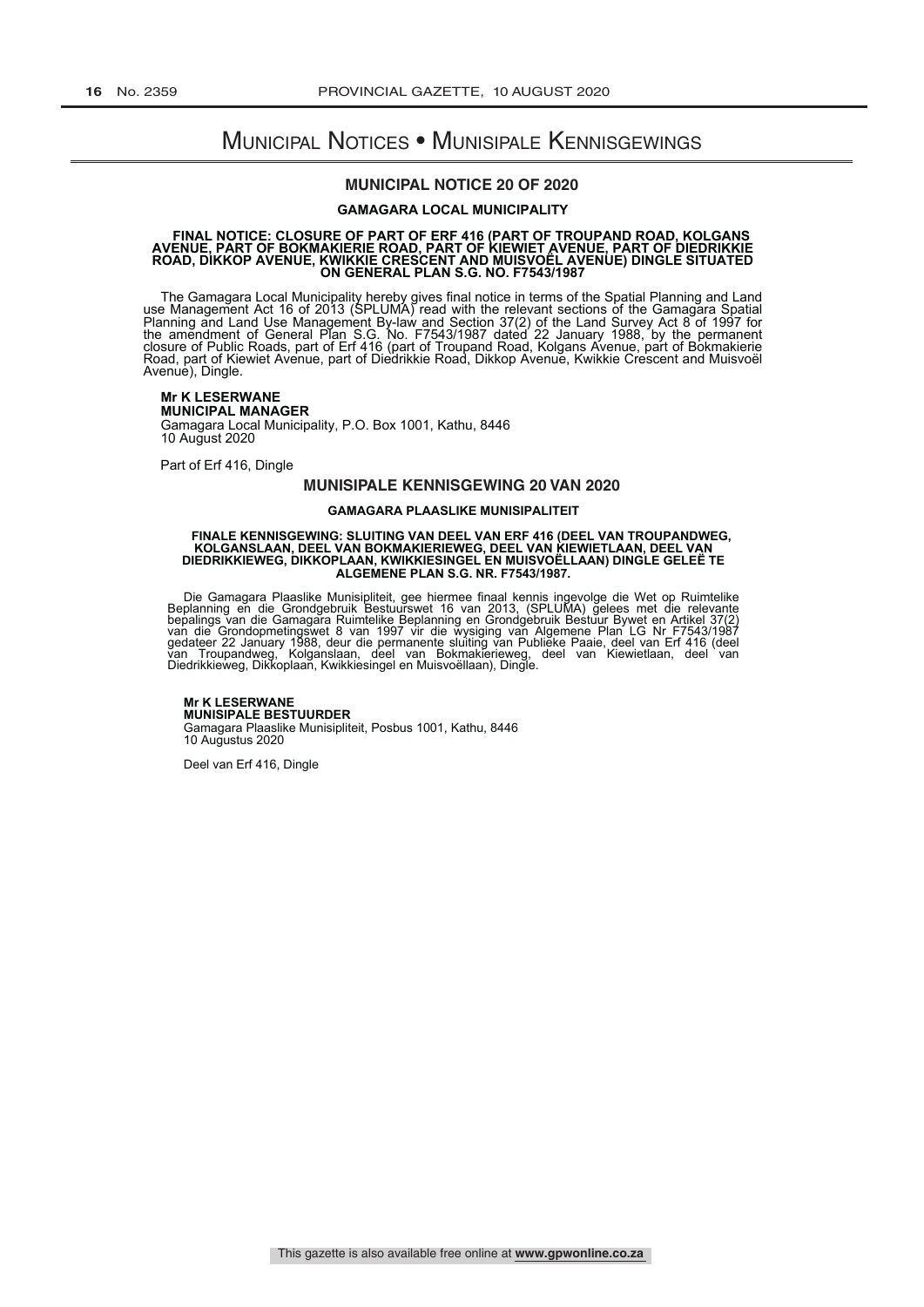#### **MUNISIPALE KENNISGEWING 21 VAN 2020**



Munisipaliteit NAMA KHOI Municipality

#### **KENNISGEWING 48/2020**

#### KENNISGEWING VAN GOEDKEURING VAN DIE GOP EN BEGROTING, EIENDOMSBELASTING EN VERBRUIKERS TARIEWE EN TARIEF AANPASSINGS

#### 2020/21 FINANSIëLE JAAR

Kennis word hiermee, in terme van die bepalings van Artikel 75A van die Munisipale Stelselswet, (Wet 32 van 2000) en Artikel 14 van die Munisipale Eiendomsbelastingwet, (Wet 6 van 2004) gegee, dat die Nama Khoi Raad op 29 Junie 2020 besluit het om die 2020/21 GOP en Bedryfs- en Kapitaalbegroting goed te keur. Die eiendomsbelasting en ander tariewe in die begroting vasgestel, sal met ingang vanaf 1 Julie 2020 geïmplementeer word.

| Belasting:                                                           | Residensieel            | 0.01617 (sent in |
|----------------------------------------------------------------------|-------------------------|------------------|
|                                                                      | (ratio <sub>1.1</sub> ) | die Rand)        |
|                                                                      | Besighede /Kommersieël  | 0.02226 (sent in |
|                                                                      | (ratio1.1.30)           | die Rand)        |
|                                                                      | Industrieel             | 0.02226 (sent in |
|                                                                      | (ratio1.1.30)           | die Rand)        |
|                                                                      | Regerings instansies    | 0.02226 (sent in |
|                                                                      | (ratio1.1.30)           | die Rand)        |
|                                                                      | Plase bonefide          | 0.00070 (sent in |
|                                                                      | (ratio1.0.25)           | die Rand)        |
| Plase waar gedeelte gebruik word vir die opwekking van hernubare     |                         |                  |
| energie (sonkrag, windmeule en of windturbines)                      |                         | 1.94770          |
| Eiendomme wat vir meerdoelige doeleindes gebruik word (elke          |                         |                  |
| komponent word gekategoriseer en gehef)                              |                         |                  |
|                                                                      | Mining                  | 0.02797          |
| Belasting:                                                           |                         |                  |
| Residensieël, besighede/kommersieël, industrieël, regeringinstansies |                         | Geen verhoging   |
| Plase                                                                |                         | in tariewe       |
| Water:                                                               |                         | 7.5%             |
| Riool:                                                               | Huishoudings            | 4.5%             |
| Vullis:                                                              | Huishoudings            | 4.5%             |
| Elektrisiteit:                                                       |                         | 6.22%            |
| Diverse:                                                             |                         | 4.5%             |

Watertariewe volgens glyskaal 7.5% verhoging in alle intervalle.

Elektrisiteitstariewe in lyn met Eskom verhoging en deur die Energie Reguleerder goedgekeur:

Vullis verwydering vir Besighede word per volume vasgestel.

Belasting: Residensieel: Kwytgestel op eerste R15 000 (waardasie); Pensioenarisse bo 60 met 'n jaarlikse inkomste van R72 000.00 = 20% korting; Persone wat kwalifiseer vir subsidie = 10% korting.

**Verdere besonderhede met betrekking tot alle tariewe is by die verskeie munisipale kantore beskikbaar.**

#### **DIE UWE**

#### **SA TITUS**

**MUNISIPALE BESTUURDER**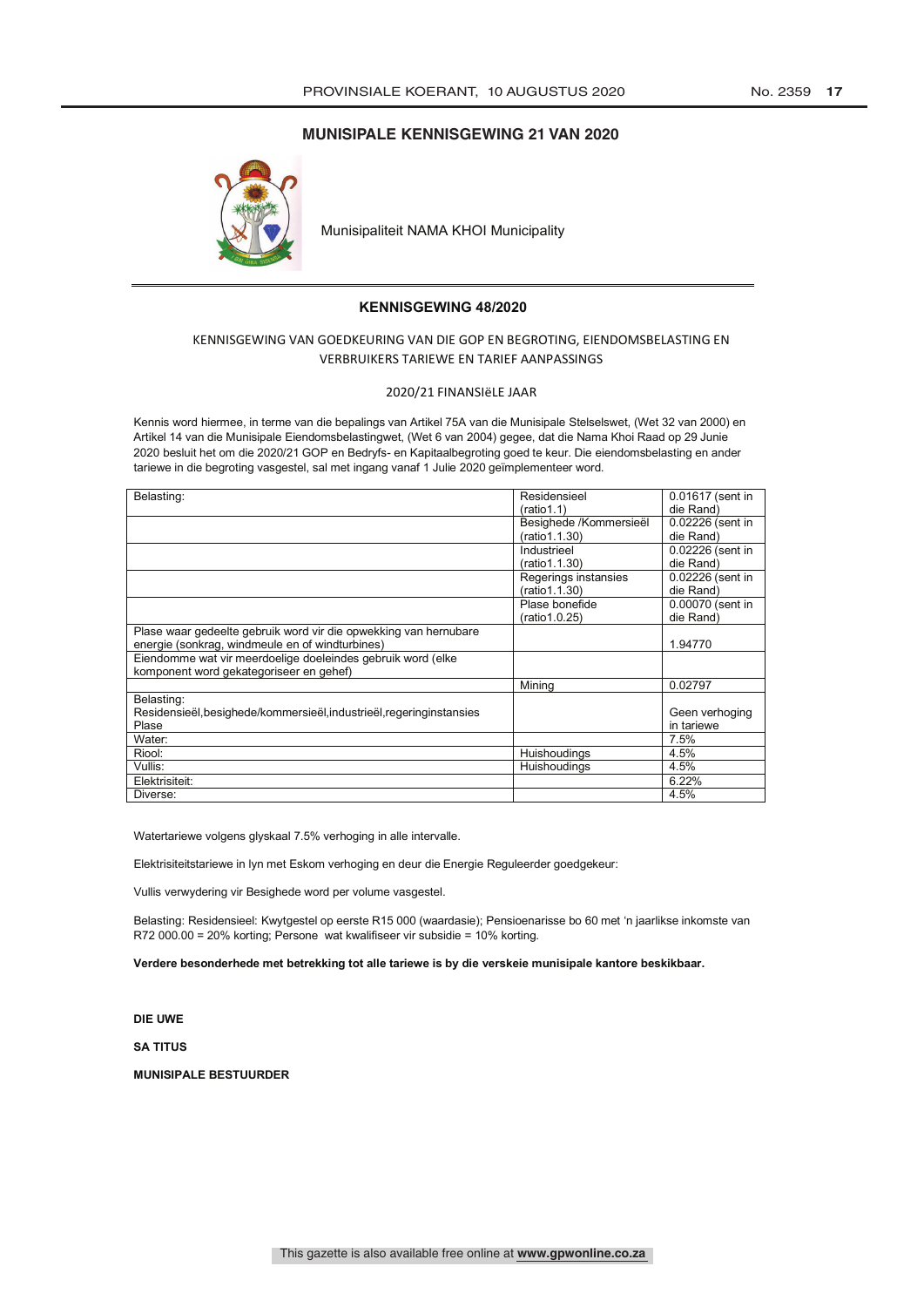This gazette is also available free online at **www.gpwonline.co.za**